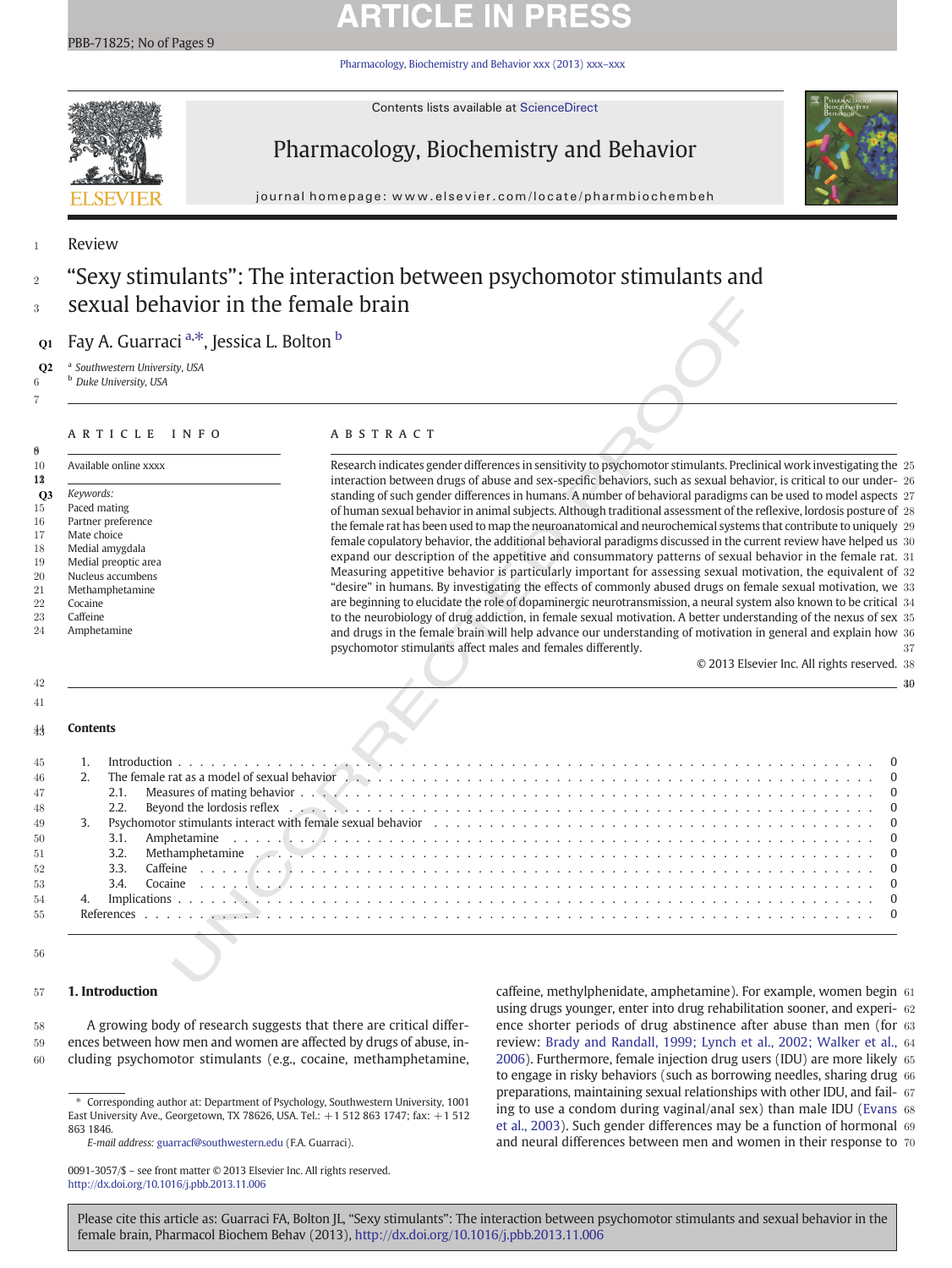<span id="page-1-0"></span>

 drugs of abuse (reviewed in [Becker, 2009](#page-7-0)). For example, women expe- rience greater positive effects from drugs during the follicular phase of their menstrual cycle, when circulating gonadal hormones are highest [\(Evans et al., 2002; Justice and de Wit, 1999; Sofuoglu et al., 1999](#page-7-0)). Males have higher basal dopaminergic tone than females [\(Xiao and](#page-8-0) [Becker, 1994, 1997\)](#page-8-0), but conversely, they are less responsive to stimula- tion by drugs of abuse and natural reinforcers ([Walker et al., 2012;](#page-8-0) [Walker et al., 2006\)](#page-8-0). Furthermore, the amount of dopamine released in response to drugs of abuse is modulated by estrogen in females Q4 [\(Becker, 2009](#page-7-0)), whereas gonadal hormones have no effect on dopamine release or drug reward in males [\(Castner et al., 1993; Jackson et al.,](#page-7-0) [2006\)](#page-7-0), suggesting a biological mechanism underlying potential differ- ences in abuse liability between men and women, as well as differences for women across the menstrual cycle.

 Not only do stimulants affect females differently than males, differ- ent stimulants also affect sex-specific behaviors, such as reproductive behavior, differently, which is consistent with the gender disparity in hormonal interactions with drug reward. It has been suggested that ad- dictive drugs activate or "hijack" the neural circuits that are responsible for finding basic necessities of survival (i.e., food, water and sex) rein- forcing [Kelley and Berridge \(2002\)](#page-7-0). However, much of the research in- vestigating the relationship between drugs of abuse and natural reinforcers has focused on males and specifically, male sexual behavior. Considering the pronounced gender differences in behavior and in the underlying neural circuitry described above, it is clear that a thorough investigation of how females are affected by psychomotor stimulants is necessary. In fact, considering the hormonal interactions with drugs 98 of abuse in females that do not occur in males, we argue that the poten- tial for interactions between drugs of abuse and sexual motivation is even greater in females than males.

 We are beginning to see advances in our understanding of how drugs of abuse interact with natural rewards, such as sexual behavior, in females using a variety of different animal models. In general, re- search in animals is consistent with observations in women: some drugs of abuse enhance motivation for natural rewards like sex, where- as others are disruptive (Pfaus and Gorzalka, 1987). By specifically studying female models of motivated behavior, we hope that basic re- search can better guide our study of addiction in women and advance our understanding of potential gender differences in the neurobiology of motivation. The goal of this review is to describe paradigms that are useful in assessing sexual motivation in female rats and to summarize recent research that explores the interactions between psychomotor stimulants and female sexual behavior.

# 114 2. The female rat as a model of sexual behavior

## 115 2.1. Measures of mating behavior

116 Sexual behavior in the female rat is characterized by both receptive 117 and proceptive behaviors. Receptive behavior is defined by the lordosis posture, which is the dorsal flexion of the female rat's back in response 119 to being mounted by a male rat (Beach, 1976). The lordosis posture fa- cilitates male penetration and reflects a female's willingness to engage in sexual behavior. Female rats also display proceptive behaviors, in- cluding hopping, darting, ear wiggling, and pacing of sexual stimulation [\(Erskine, 1989\)](#page-7-0). These behaviors function to "solicit" the attention of potential mates. If a sexually receptive female has the opportunity, she will approach and withdraw from a sexually vigorous male, thereby controlling the timing of the receipt of sexual stimulation (i.e., mounts, intromissions, and ejaculations). This pattern is known as paced mating behavior. The pacing of sexual stimulation by the female can be ob- served under semi-naturalistic conditions and has been studied exten- sively in laboratory settings (for review see, ([Blaustein and Erskine,](#page-7-0) [2002; Erskine, 1989\)](#page-7-0)). Furthermore, by giving the female the opportuni- ty to pace the receipt of sexual stimulation from more than one male simultaneously, we have been able to assess how measures of paced mating behavior reflect sexual motivation. When contrasted with con- 134 ditions where the female cannot control the receipt of sexual stimula- 135 tion from one male, paced mating behavior with multiple males is 136 more similar to the mating conditions of rats in their natural habitat 137 [\(Calhoun, 1962\)](#page-7-0) and is associated with increases in the reproductive 138 success of the female [\(Coopersmith and Erskine, 1994\)](#page-7-0). 139

# 2.2. Beyond the lordosis reflex 140

y between the main women is were as unrelated to the spectra considering the spectra of the main and spectral in the main of the main of the spectra of the main of the spectra of the main spectra of the main of the spectra In addition to measuring a full range of female sexual behaviors (as 141 described above), a number of paradigms can specifically assess sexual 142 motivation. For example, the partner preference paradigm is used com- 143 monly to evaluate the appetitive aspects of sexual behavior [\(Avitsur and](#page-7-0) 144 [Yirmiya, 1999; Bakker, 2003; Paredes and Alonso, 1997; Paredes and](#page-7-0) 145 Vazquez, 1999). Partner preference tests typically allow an experimen- 146 tal animal to make a choice between two stimulus animals; one that is a 147 sexual partner (e.g., sexually vigorous male) and one that is not (e.g., fe- 148 male). In female rats, preference for a male rat is most robust when the 149 male is placed behind a wire mesh such that sexual contact is limited 150 (NO CONTACT; Fig. 1, TOP), when compared to conditions where phys- 151 ical contact is not limited and mating is possible (CONTACT; Fig. 1, MID- 152 DLE). These results suggest that the distal cues (i.e., auditory, visual and 153 olfactory) of a sexual partner are sufficient for the display of partner 154 preference in females (Clark et al., 2004). Because female rats spend 155 less time with a male partner when mating is possible than when 156 mating is prohibited, it is possible that some aspects of physical contact 157 during a sexual encounter are aversive for female rats. It is also possible 158 that pacing the receipt of sexual stimulation by the female, when there 159 is an opportunity to mate, can interfere with the expression of a prefer- 160 ence for a male partner. Specifically, withdrawing from the male and re- 161 maining away after sexual stimulation artificially reduce the time a 162 female rat will spend with a male rat during a partner preference test. 163

The conditioned place preference (CPP) paradigm has also been 164 used to assess the reinforcing aspects of a sexual encounter for female 165 rats. Long used to assess the reinforcing properties of drugs of abuse 166



Fig. 1. Photographs of a female rat during a test of partner preference, where stimulus rats (male in LEFT compartment and female in RIGHT compartment) were placed behind wire mesh (TOP; NO CONTACT) or where a female rat could interact freely with stimulus rats (MIDDLE; CONTACT). Photograph of a female rat during a test of mate choice, where experimental female rat could interact freely with two male stimulus rats (BOTTOM).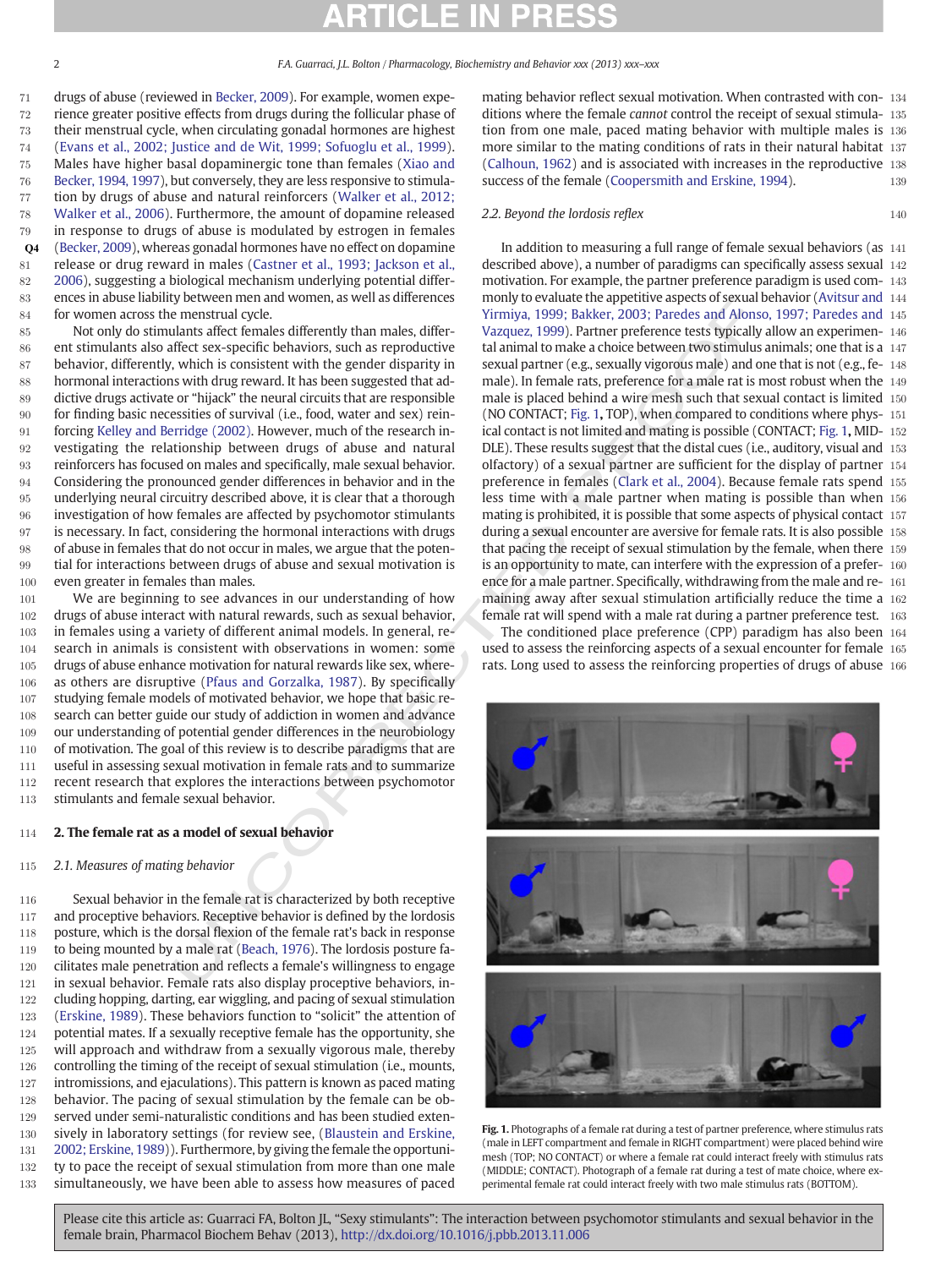(e.g., opiates and psychomotor stimulants; ([Carlezon, 2003](#page-7-0))), the CPP paradigm has been used to identify the aspects of a mating encounter that are reinforcing for female rats. Initially it was concluded that con- trol over the timing of mating is reinforcing for female rats [\(Paredes](#page-8-0) [and Alonso, 1997\)](#page-8-0). Because pre-treatment with naloxone blocks the for-172 mation of a CPP paired with the receipt of paced sexual stimulation, it 173 was concluded that the reinforcing value of paced mating behavior de- pends on opioid receptors [\(Paredes and Martinez, 2001](#page-8-0)). However, [Meerts and Clark \(2007, 2009\)](#page-7-0) have since reported that vaginocervical 176 stimulation (VCS) is reinforcing even when females have no control over the receipt of sexual stimulation (i.e., artificial VCS or non-paced mating conditions), as long as females are given a brief period of no ad- ditional sexual stimulation following the most intense sexual contact (i.e., an ejaculation). In support of the importance of the timing of sexual 181 stimulation, Becker and colleagues demonstrated that dopamine release increases in the mesencephalic dopaminergic system (i.e., striatum, nu- cleus accumbens) in response to copulation if the female experiences her "preferred pacing interval" between stimulations, independent of her active control of this interval (Jenkins and Becker, 2001, 2003a, 186 [2003b\)](#page-7-0).

muation following the most methods contained that the most methods of the most methods of the most methods of the most contained that the fermion of the fermion of the fermion of the fermion of the most contained that the Although not commonly used to study animals that are promiscuous, we have used the mate choice paradigm to advance our understanding of the reinforcing properties of mating behavior in female rats. For example, female rats spend significantly more time with one male when they are given an opportunity to mate with multiple males si- multaneously ([Ferreira-Nuño et al., 2005; Lovell et al., 2007; Zewail-](#page-7-0) [Foote et al., 2009](#page-7-0)). In the mate choice paradigm, preference for one male over another is typically determined by how much time a female spends with a particular male (Fig. 1, BOTTOM). In general, a female rat will spend more than twice as much time with her pre- ferred mate than with her non-preferred mate (Fig. 2, TOP), as well as return faster to her preferred mate than to her non-preferred mate following sexual stimulation (Fig. 2, MIDDLE). Finally, female rats receive more sexual stimulations from, make more visits to, and display more proceptive behaviors to (Fig. 2, BOTTOM) their preferred mate than their non-preferred mate. We have also investi- gated the potential benefits of sexual motivation on reproductive success ([Lovell et al., 2007; Zewail-Foote et al., 2009](#page-7-0)). Our studies systematically assessing mate choice have indicated that females are more likely to prefer males who have a reproductive disadvantage [\(Winland et al., 2012\)](#page-8-0). From these studies, we have found that not only is time spent in the vicinity of a stimulus animal an indication of sexual motivation, but so too are other measures, including the likelihood of leaving a mate after the receipt of sexual stimulation (i.e., percentage of exits) and the latency to return to a mate after the receipt of sexual stimulation (i.e., contact return latency).

## 213 3. Psychomotor stimulants interact with female sexual behavior

 In an attempt to map the neural circuit underlying female sexual motivation, we looked to the neural circuit underlying drug reward for insight. Because the rewarding effects of most psychomotor stimu- lants are related to increases in dopamine release in the forebrain [\(Wise, 1987; Wise and Bozarth, 1987\)](#page-8-0) and because female sexual be- havior also increases dopamine release in the forebrain [\(Pfaus et al.,](#page-8-0) [1995\)](#page-8-0), we focused on assessing the effects of psychomotor stimulants on female sexual motivation in order to better characterize their point of intersection in the brain. Most of our studies were conducted in ovari- ectomized (OVX), hormone-primed rats tested for mating behavior fol- lowing systemic administration of a psychomotor stimulant. However, a few studies are described that involved localizing drug effects to spe- cific brain areas (e.g., nucleus accumbens, medial preoptic nucleus or medial amygdala) known to be involved in mediating the rewarding ef- fects of natural reinforcers (e.g., sexual motivation) and/or drugs of 229 abuse.



Fig. 2. Female rats spent more time with their preferred mate than their non-preferred mate during a test of mate choice (TOP;  $n = 18$ ). Female rats returned to their preferred mate faster than to their non-preferred mate following intromissions (MIDDLE). In addition, female rats displayed more proceptive behaviors per minute when in the vicinity of their preferred mate than when in the vicinity of their non-preferred mate (BOTTOM). Data are expressed as means  $+$  S.E.M. Note: n's  $=$  number of rats in each group. \*Significant effect of mate choice (i.e., Prefer vs. NON-Prefer mate; within subject comparisons),  $p < .05$ 

## 3.1. Amphetamine 230

Early studies investigating the effects of d-amphetamine on sexu- 231 al behavior in habitual drug users reported variable and inconsistent 232 results. Some users reported disruptions of sexual behavior, whereas 233 others reported increases in libido/desire ([Bell and Trethowan,](#page-7-0) 234 1961). Subjects were more often male than female; however, one 235 study, in which chronic drug users were given a large dose of d- 236 amphetamine, included one female subject ([Angrist and Gershon,](#page-7-0) 237 1976). The authors reported that this one female subject "…became 238 seductive and propositioned the investigator during the study". 239 Since the early observations that humans readily become addicted 240 to d-amphetamine, a great deal of research has accumulated investigat- 241 ing d-amphetamine. Amphetamine acts as a positive reinforcer (Bevins  $\alpha$ 5 et al. 1997; [Piazza et al., 1990;](#page-8-0) Pierre and Vezina, 1997), and has been  $Q6$ shown to enhance the reinforcing properties of other drug- (Horger  $Q7$ et al., 1992; [Piazza et al., 1990](#page-8-0); Pierre and Vezina, 1997; Valadez and  $\alpha$ 8 $\alpha$ 9 Schenk, 1994) and natural-rewards (e.g., food, sex; ([Fiorino and](#page-7-0) 246 [Phillips, 1999;](#page-7-0) Nocjar and Panksepp, 2002)). Previous experience with Q10 d-amphetamine has been shown to facilitate: 1) the acquisition and 248 rate of sexual behavior in sexually naïve male rats ([Fiorino and](#page-7-0) 249 [Phillips, 1999; Fiorino and Phillips, 1999\)](#page-7-0), 2) the acquisition of drug 250 self-administration [\(Mendrek et al., 1998; Piazza et al., 1990\)](#page-7-0) and 3) 251 the development of a CPP associated with other drugs of abuse 252 (Lett 1989). This facilitation is called behavioral sensitization or 011 cross-sensitization and is characterized by an enhanced behavioral 254 response to other similar drugs (e.g., cocaine) or natural rewards 255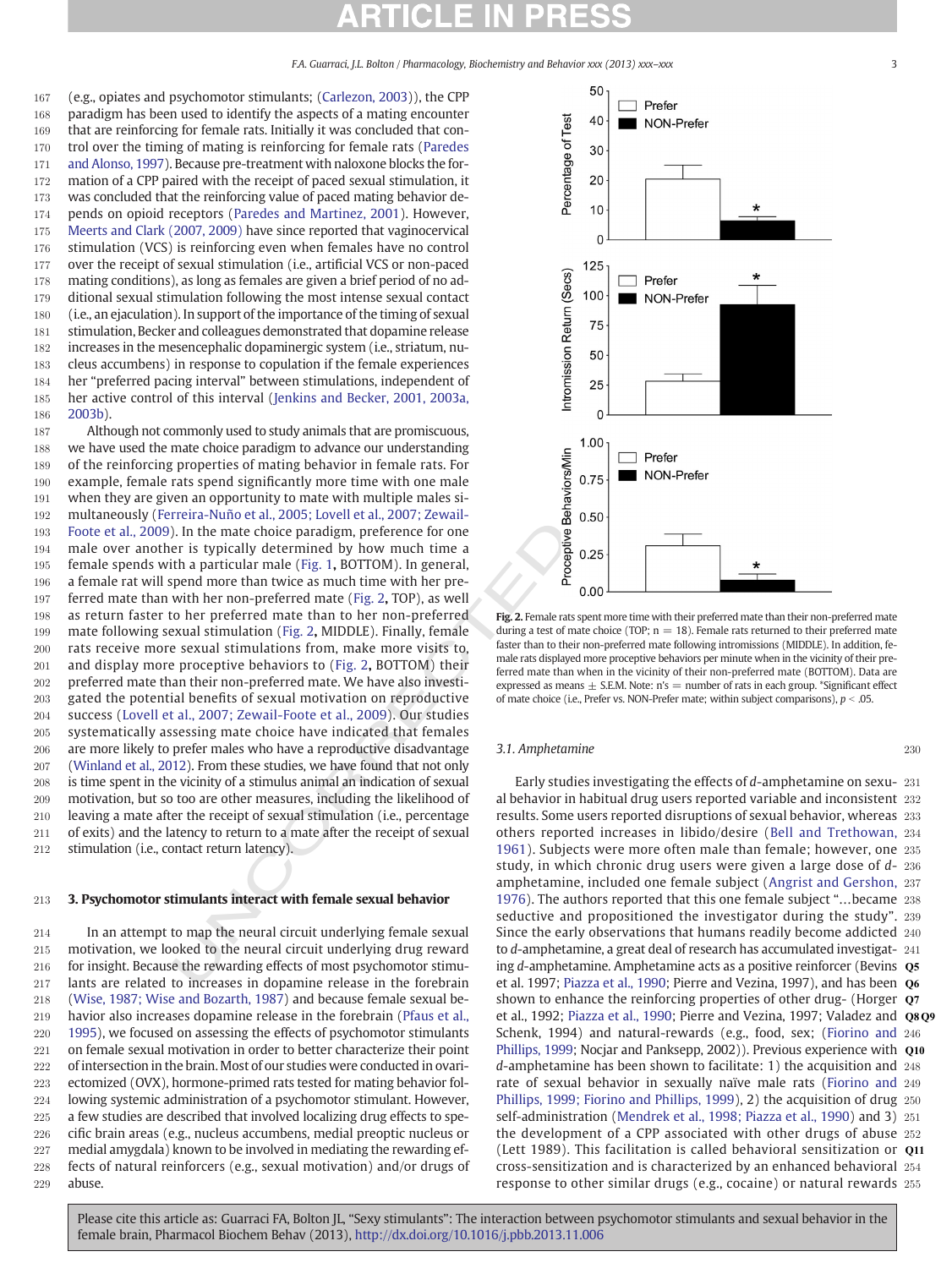(e.g., sex) as a consequence of repeated exposure to a psychomotor stimulant (e.g., d-amphetamine), especially when tested long after the initial drug exposure had been discontinued. Adaptation of the mesocorticolimbic dopaminergic system during repeated drug exposure underlies behavioral sensitization [\(Vezina, 2004](#page-8-0)) and is responsible for 261 d-amphetamine facilitation of other motivated behaviors. Based on pre- vious studies in male rats, we hypothesized that d-amphetamine would enhance sexual motivation in female rats. In particular, we predicted that 264 d-amphetamine would cross-sensitize with the rewarding aspects of sexual behavior as Phillips and colleagues observed in males rats [\(Fiorino and Phillips, 1999\)](#page-7-0). Therefore, we tested the effects of acute and chronic d-amphetamine administrations on female sexual behavior. Following chronic exposure (3 weeks of injections) and a period of ab-269 stinence (1–4 weeks), we found that d-amphetamine enhanced the re- warding effects of sexual stimulation received from males (Guarraci [and Clark, 2003](#page-7-0)). In particular, we found that female rats displayed shorter latencies to return to the male following the receipt of mounts if they were sensitized to d-amphetamine (Fig. 3, TOP). However, the cross-sensitization was not as robust as what had been observed in males. Afonso and colleagues also found enhanced sexual behavior (i.e., more solicitation behaviors) in female rats tested 21 days after 277 their last of three injections of *d*-amphetamine (1.0 mg/kg every other



Fig. 3. Female rats treated chronically with d-amphetamine (1.0 mg/kg, i.p. daily for 3 weeks) returned to the male rat faster following mounts than saline-treated females, when tested 1 week after their final injection during a test of paced mating behavior (TOP; SALINE  $n = 11$ ; AMPH-Withdrawal  $n = 13$ ). However, female rats treated with an acute dose of d-amphetamine (1.0 mg/kg, i.p.) were more likely to leave the male rat following mounts and intromissions during a test of paced mating behavior (MIDDLE: SALINE,  $n = 24$ ; AMPH,  $n = 23$ ). Finally, when d-amphetamine was infused directly into the mPOA, female rats took longer to return to the male rat following mounts and ejaculations during a test of paced mating behavior (MIDDLE: SALINE  $n = 15$ ; AMPH 10 μg/0.5 μl/side n = 11). \*Significant effect of treatment (i.e., AMPH vs. SALINE for that sexual stimulus; between subject comparisons),  $p < .05$ .

day) [\(Afonso et al., 2009\)](#page-7-0). In contrast to the effects of chronic adminis- 278 tration, we found that an acute dose of d-amphetamine failed to en- 279 hance female mating behavior ([Guarraci and Clark, 2003](#page-7-0)); if anything, 280 acute d-amphetamine administration disrupted sexual behaviors. Spe- 281 cifically, female rats given d-amphetamine (1.0 mg/kg i.p.) were more 282 likely to leave the male after receiving sexual stimulation than saline- 283 treated rats (Fig. 3, MIDDLE) during a test of paced mating behavior. 284 In addition, d-amphetamine decreased time spent with stimulus rats 285 (i.e., male and female partners) during a NO CONTACT test of partner 286 preference ([Guarraci and Clark, 2003\)](#page-7-0). Furthermore, moderate to high 287 acute doses of *d*-amphetamine ( $>$ 2.0 mg/kg) have been shown to re- 288 duce sexual receptivity [\(Guarraci and Clark, 2003; Michanek and](#page-7-0) 289 [Meyerson, 1977](#page-7-0)). It is unlikely that the effects of either acute or chronic 290 d-amphetamine administration were merely a consequence of changes 291 in locomotor activity, because the effects of d-amphetamine on sexual 292 behavior were 1) limited to responsiveness to one type of stimulation 293 (i.e., mounts but not intromissions or ejaculations) or 2) observed 294 when locomotor-stimulating effects had dissipated (i.e., during a 295 drug-free period following chronic exposure). 296

Note (3) the same of the method of the method of the same of the same of the same of the method of the method of the method of the method of the method of the method of the method of the method of the method of the method To localize the effects of acute d-amphetamine, we infused d- 297 amphetamine directly into specific areas of the brain [\(Guarraci et al.,](#page-7-0) 298 2008). Surprisingly, infusions of d-amphetamine (40 μg/0.5 μl/hemi- 299 sphere) directly into the main projection area of the mesolimbic dopa- 300 minergic system (i.e., NAc core or shell) had no effect on female 301 sexual behavior, even though locomotor behavior was significantly 302 increased. These results indicate that even when general locomotor be- 303 havior is increased, paced mating behavior can remain undisrupted - 304 an important observation given that all psychomotor stimulants have 305 the confound of increasing general locomotor behavior. In contrast, 306 d-amphetamine infusions into the mPOA (10 μg/0.5 μl/hemisphere) 307 disrupted female sexual behavior in a test of paced mating behavior, 308 producing behavioral effects very similar to the effects produced by 309 acute systemic d-amphetamine administration, as well as lesions of 310 the mPOA, an area critical for the display of female sexual behavior 311 (Guarraci and Clark, 2006; Guarraci et al., 2004). Specifically, female 312 rats that received intra-mPOA d-amphetamine spent very little time 313 with the male during a test of paced mating behavior and delayed 314 their return to the male rat after receiving sexual stimulation 315 (Fig. 3, BOTTOM). Importantly, general locomotion, as measured in 316 a test for open field activity, was not affected by intra-mPOA infu- 317 sions of d-amphetamine. Care was taken to ensure that no damage 318 to cells in the mPOA occurred during cannula implantation or injec- 319 tor insertion. Therefore, we interpreted these findings to indicate 320 that excessive dopaminergic neurotransmission within the mPOA is 321 inhibitory to the functional output of the mPOA. Future studies are 322 necessary to determine if d-amphetamine disrupts sexual motivation 323 by altering the aversive and/or rewarding aspects of mating or if the 324 anxiogenic effects of d-amphetamine ([Dringenberg et al., 2000;](#page-7-0) 325 [Goudie, 1979; Goudie and Thornton, 1975; Kunin et al., 2001](#page-7-0)) disrupt 326 the expression of appropriate sexual/social interactions. 327

# 3.2. Methamphetamine 328

Unlike other psychomotor stimulants such as d-amphetamine, 329 methamphetamine (MA) is purported to have distinct and robust ef- 330 fects on sexual behavior among human drug users, especially women 331 [\(Leavitt, 1969; Rawson et al., 2002](#page-7-0)). When compared to reports of co- 332 caine and d-amphetamine use in humans, MA use is more often associ- 333 ated with enhanced positive experiences during sex and enhanced 334 libido/desire ([Rawson et al., 2002; Sherman et al., 2008\)](#page-8-0). In addition, a 335 number of correlational studies indicate that women who use MA are 336 more likely to engage in risky sexual behaviors (e.g., sex for drugs, sex 337 for money, unprotected sex, anal sex, and sex with multiple partners) 338 than women who inject other drugs of abuse (e.g., heroine, cocaine; 339 [\(Lorvick et al., 2006; Molitor et al., 1999; Semple et al., 2004a; Semple](#page-7-0) 340 [et al., 2004b\)](#page-7-0)). In order to more fully characterize the causal link 341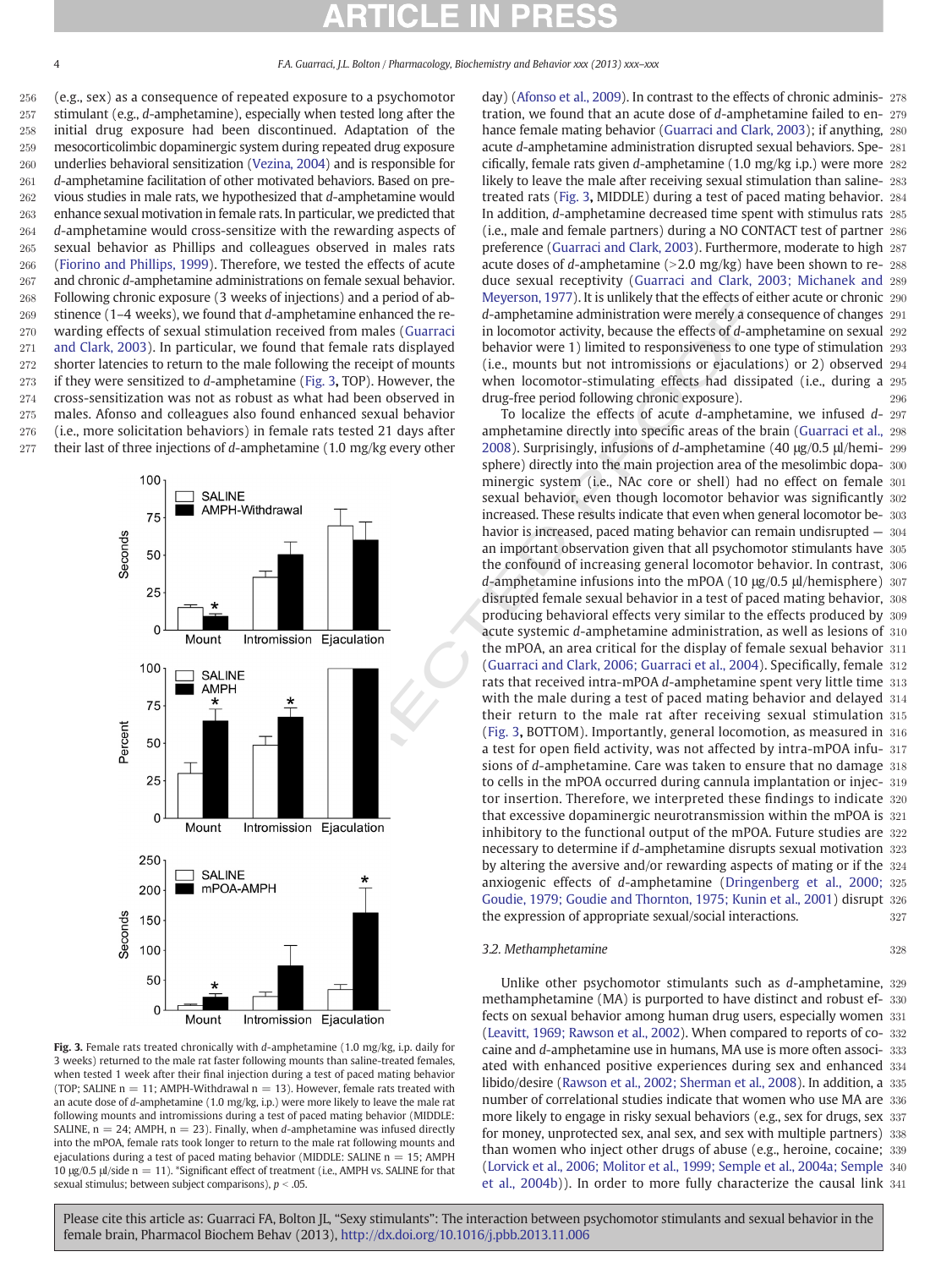between MA use and enhanced sexual activity, we investigated the ef- fects of MA on sexual motivation in female rats. Based on the reports from female drug users, we predicted that MA would enhance sexual motivation in rats. As hypothesized, we found that an acute dose of MA (1.0 mg/kg i.p.) enhanced sexual motivation, as indicated by a re- duction in the "choosiness" of female rats administered MA ([Ford](#page-7-0) [et al., 2009; Winland et al., 2011](#page-7-0)). Unlike saline-treated females (who spent more time with one male, returned to their preferred mate faster following sexual stimulation and visited their preferred mate more fre- quently), MA-treated females visited their preferred mate at the same rate as their non-preferred mate and returned to their non-preferred mate faster following intromissions than saline-treated rats during a mate choice test (Fig. 4, TOP). Furthermore, MA-treated females did not spend significantly less time with their non-preferred mate. These results indicate that MA may reduce the impact of a preference for one male when mating with multiple males simultaneously. Interest- ingly, the effects of MA on mate choice were not the result of increased general locomotion or failure to discriminate between stimulus animals, because when we tested MA-treated rats in the NO CONTACT partner preference paradigm, MA-treated females made significantly more



Fig. 4. Female rats treated with an acute dose of methamphetamine (MA; 1.0 mg/kg i.p.) returned to their non-preferred mate faster following mounts and intromissions than saline-treated females during a test of mate choice (TOP; SALINE  $n = 8$ ; MA  $n = 12$ ). During a test of partner preference with stimulus rats were placed behind a wire mesh (NO CONTACT); MA-treated females spent less time with the female stimulus than saline-treated females (MIDDLE; SALINE  $n = 8$ ; MA  $n = 12$ ). However, female rats treated daily with MA for 12 days were more likely to leave their preferred mate following intromissions than saline-treated subjects, when tested 24 h after their last injection during a test of mate choice (BOTTOM; SALINE:  $n = 9$ ; MA:  $n = 10$ ). \*Significant effect of treatment (i.e., MA vs. SALINE for that sexual stimulus; between subject comparisons). \*\*Significant effect of partner preference (Male vs. Female partner; within subject comparisons),  $p < .05$ 

visits per minute only to the male stimulus partner, and spent signifi- 362 cantly less time with the female stimulus partner than saline-treated 363 rats (Fig. 4, MIDDLE; ([Winland et al., 2011](#page-8-0))), suggesting enhanced inter- 364 est in a sexual partner over a non-sexual partner. Furthermore, three in- 365 jections of MA (5.0 mg/kg/day) increased the lordosis response as well 366 as the frequency of solicitation behaviors (e.g., hops, darts, ear wiggling, 367 presenting) in female rats tested 4 h after their last MA injection 368 [\(Holder et al., 2010](#page-7-0)). Female rats treated with repeated MA were also 369 less likely to leave the male rat after receiving sexual stimulation than 370 the female rats treated with saline during a test of paced mating behav- 371 ior. However, if MA-treated females did leave the male, they returned to 372 him faster than the saline-treated females [\(Holder and Mong, 2010](#page-7-0)). Be- 373 cause mating behavior in both of these studies [\(Holder et al., 2010;](#page-7-0) 374 Holder and Mong, 2010) was observed after the locomotor stimulatory 375 effects of MA had dissipated, the effects of MA on sexual motivation are 376 independent from MA effects on general locomotion. 377

Unexpectedly, when we tested for cross-sensitization between MA 378 and sexual behavior, we found that exposure to MA (3 or 12 injections) 379 did not appear to cross-sensitize with sexual behavior after a short 380 (1 week) or long (3 weeks) period of drug abstinence ([Thibodeau](#page-8-0) 381 et al., 2013). However, we did find that sexual behavior was impaired 382 in female rats exposed chronically to MA (1.0 mg/kg i.p. daily for 383 12 days), when tested during acute withdrawal. Specifically, when test- 384 ed 24 h after their last injection, sexually naïve female rats were more 385 likely than saline-treated females to leave their preferred mate after 386 sexual stimulation (Fig. 4, BOTTOM) and less likely to solicit the atten- 387 tion of their preferred mate [\(Thibodeau et al., 2013\)](#page-8-0). These results are 388 consistent with findings from studies investigating the acute phase of 389 withdrawal from psychomotor stimulants. During the hours immedi- 390 ately following withdrawal from psychomotor stimulants like MA or 391 d-amphetamine, animals and humans experience a depressive state 392 (McGregor et al., 2005; Newton et al., 2004), which is characterized by 393 psychomotor retardation, lethargy, dysphoria and decreased motivation 394 for natural rewards. In summary, MA enhances copulatory behavior and 395 interest in sexual contact when compared to controls, as well as reduces 396 pickiness in potential mates. As a consequence of long-term, chronic 397 exposure to MA, the effects of MA may actually become disruptive to 398 sexual behavior during any initial attempts to discontinue drug use. 399

Overall, the patterns of behavior associated with MA exposure in an- 400 imals are consistent with the enhanced sexual motivation and increased 401 risky sexual behaviors observed in human MA users. Methamphet- 402 amine enhances dopamine availability in the synaptic cleft by reversing 403 catecholamine transporter proteins [\(Fleckenstein et al., 2000; Fukui](#page-7-0) 404 et al., 2003). Interestingly, the increase in dopamine availability caused 405 by exposure to MA is similar to the effects of d-amphetamine; however, 406 the effects of MA on female sexual behavior in humans and animals are 407 different than the effects of other stimulants. Given that we found a de- 408 crease in sensitivity to mate choosiness following neurotoxic lesions of 409 the medial amygdala (including the medial posterior dorsal amygdala; 410 MePD) (Siciliano et al., 2008), it is possible that the different effects of 411 d-amphetamine and MA are related to differences in the ability of 412 these two drugs to alter dopamine neurotransmission in different 413 areas of the brain (MePD vs. mPOA). Specifically, we found that similar 414 to MA-treated females, female rats with lesions targeted at the MePD 415 returned to their non-preferred mate faster than female rats with 416 sham lesions ([Siciliano et al., 2008\)](#page-8-0). There is also evidence to support 417 a specific action of MA in the MePD, which could underlie the differ- 418 ences between d-amphetamine and MA. For example, the ability of 419 MA to interact with gonadal hormones to enhance sexual behavior 420 (i.e., increase proceptive behaviors and enhance lordosis) has been lo- 421 calized to increases in spinophilin expression, a marker of structural 422 neuronal plasticity, in the MePD, but not in the ventromedial nucleus 423 of the hypothalamus, when female rats were exposed to MA in the pres- 424 ence of mating-inducing gonadal hormones ([Holder and Mong, 2010](#page-7-0)). 425 Future studies investigating the neural adaptations to chronic MA expo- 426 sure in other areas of the brain (e.g., mPOA), especially after prolonged 427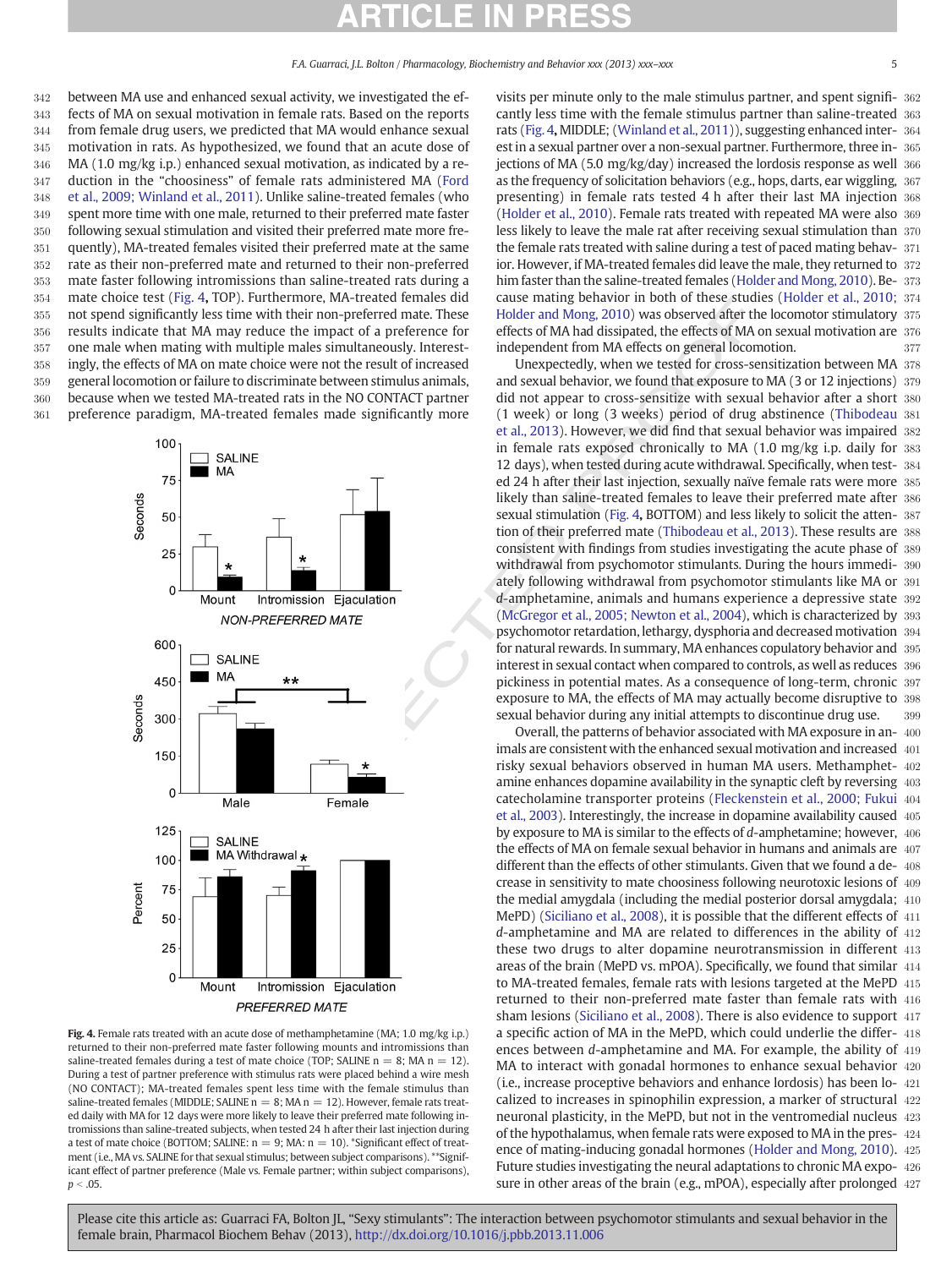periods of drug abstinence, are necessary to fully explain the differences observed in the effects of MA vs. other stimulants.

# 3.3. Caffeine

 Although caffeine is the most commonly used psychomotor stimu- lant in the world, it is rarely considered a drug of abuse. Nevertheless, studying the effects of caffeine can be useful for elucidating the neurobi- ology of drug abuse ([Holtzman, 1990\)](#page-7-0). Similar to illicit drugs of abuse, the reinforcing properties of caffeine have been demonstrated in the laboratory. For example, caffeine is self-administered by animals (Griffi[ths and Woodson, 1988a, 1988b](#page-7-0)), albeit less reliably than other stimulants (e.g., cocaine or d-amphetamine), and only under specific circumstances. Furthermore, animals will readily prefer places associat- ed (CPP) with caffeine administration (Bedingfield et al., 1998; Tuazon [et al., 1992\)](#page-7-0). Similar to other psychomotor stimulants (Wise, 1987; [Wise et al., 1992; Wise and Bozarth, 1987\)](#page-8-0), an alteration in dopamine neurotransmission in the forebrain is a likely mechanism underlying the reinforcing effects, as well as the stimulant properties of caffeine [\(Anden and Jackson, 1975; Cauli and Morelli, 2005; Estler, 1979;](#page-7-0) Hadfi[eld and Milio, 1989; Solinas et al., 2002; Watanabe and Uramoto,](#page-7-0) [1986\)](#page-7-0).

and one and other is the base and of the control in the specifical control is the contributation (being the specifical control in the specifical control is the method of the method of the specifical control is the specifi The main pharmacological action of caffeine, however, is the block- ade of adenosine receptors (Cauli and Morelli, 2005; Fredholm et al., [1999\)](#page-7-0). Although there are 4 types of adenosine receptors (A<sub>1</sub>, A<sub>2A</sub>, A<sub>2B</sub> 451 and  $A_3$ ), the stimulant properties of caffeine are mediated through 452 blockade of  $A_1$  and  $A_{2A}$  receptors (Cauli and Morelli, 2005; Fredholm [et al., 1999; Halldner et al., 2004\)](#page-7-0). A<sub>1</sub> receptors are found throughout the cerebral cortex, the hippocampus, and the basal ganglia (Fastbom [et al., 1987; Goodman and Synder, 1982\)](#page-7-0), whereas  $A_{2A}$  receptors are found specifically in dopaminergic areas of the brain (Fredholm, 1977; [Fredholm et al., 1999; Parkinson and Fredholm, 1990; Premont et al.,](#page-7-0) [1979\)](#page-7-0). Similar to the effects of d-amphetamine (Mendrek et al., 1998; [Piazza et al., 1990\)](#page-7-0), acute pretreatment with caffeine enhances self- administration of other drugs of abuse, such as cocaine (Comer and [Carroll, 1996; Schenk et al., 1994](#page-7-0)). Pretreatment with caffeine also facil- itates the development of a CPP associated with the administration of other drugs of abuse (Bedingfield et al., 1998; Tuazon et al., 1992). Fur- thermore, previous experience with caffeine has been shown to facili- tate sexual behavior in male rats as measured by shorter latencies to engage in sexual behavior (Soulairac and Soulairac, 1978; Zimbardo [and Barry, 1958](#page-8-0)). Interestingly, we have found that the effects of an acute dose of caffeine on female sexual behavior are more similar to the effects of MA than d-amphetamine. We reported that caffeine en- hanced sexual motivation (Guarraci and Benson, 2005), as indicated by 471 our observations that female rats treated with caffeine (15 mg/kg i.p.) returned to a male rat faster than females treated with saline during a test of paced mating behavior (Fig. 5, TOP). Because shorter laten- cies were only observed following ejaculations, it is unlikely that the effects of caffeine on sexual behavior only reflect a general increase in locomotion.

 Although caffeine-treated rats spent approximately the same amount of time with a male and a female partner during a CONTACT partner preference test (Fig. 5, MIDDLE), they visited the male stimulus rat more frequently than saline-treated rats (Fig. 5, BOTTOM). Because the increase in locomotor activity was directed specifically towards the male partner, it is again unlikely that effects of caffeine on sexual be- havior only reflect a general increase in locomotion. Furthermore, 484 caffeine-treated females can display a robust preference for the male partner when tested in a NO CONTACT partner preference test [\(Guarraci and Benson, 2005](#page-7-0)), which suggests that even when locomo- tion is stimulated, a partner preference can still be observed. Future studies are needed to localize the effects of caffeine to specific areas of the brain, as well as describe the pattern of responses to chronic expo- sure of caffeine to determine if caffeine cross-sensitizes with sexual be-havior or disrupts sexual behavior during acute/long-term withdrawal.



Fig. 5. Female rats treated with an acute dose of caffeine (15 mg/kg i.p.) returned to the male rat faster following ejaculations during a test of paced mating behavior (TOP; SALINE  $n = 7$ ; CAFFEINE  $n = 7$ ). During a CONTACT partner preference test, caffeinetreated females spent a similar amount of time with the male and the female partners (MIDDLE); however, caffeine-treated females made more visits to the male partner than saline-treated females (BOTTOM; SALINE  $n = 13$ ; CAFFEINE 15 mg/kg  $n = 14$ ). \*Significant effect of treatment (i.e., CAFFEINE vs. SALINE for that sexual stimulus; between subject comparisons). \*\*Significant effect of partner preference (i.e., Male vs. Female partner; within subject comparisons),  $p < .05$ .

**3.4. Cocaine** 492

Cocaine is one of the most highly abused psychomotor stimulants; 493 however, its effects on sexual behavior are somewhat contradictory 494 and not well characterized. Acute cocaine use is thought to intensify 495 normal pleasures, including emotions and sexual arousal (reviewed in 496 (Gawin and Ellinwood, 1989)). Similar to MA, correlational studies in 497 humans have shown that smokers of crack cocaine are more likely to 498 practice high-risk sex behaviors, including having a greater number of 499 sex partners, exchanging sex for drugs or money, and having unprotect- 500 ed sex, than non-users [\(Edlin et al., 1992](#page-7-0)). Crack cocaine smokers are also 501 more likely to use a variety of drugs before and/or during sex [\(Booth](#page-7-0) 502 [et al., 1993\)](#page-7-0), suggesting that crack cocaine either acutely enhances sexual 503 experiences, or that chronic crack cocaine use impairs sexual ability, such 504 that other drugs are needed to compensate. Self-reports from cocaine 505 users reveal that 65% of men believe that cocaine enhances orgasm, 506 whereas only 20% of women report that cocaine increases sexual desire 507 and ability to achieve orgasm, suggesting that the impact of chronic 508 cocaine use on sexual function may be sexually dimorphic [\(Smith et al.,](#page-8-0) 509 ). Indeed, women tend to report less euphoria and more anxiety fol- 510 lowing cocaine use than men [\(Kosten et al., 1993; Lynch et al., 2002](#page-7-0)). 511 Thus, unlike MA, cocaine may increase high-risk sexual behavior without 512 enhancing female sexual pleasure.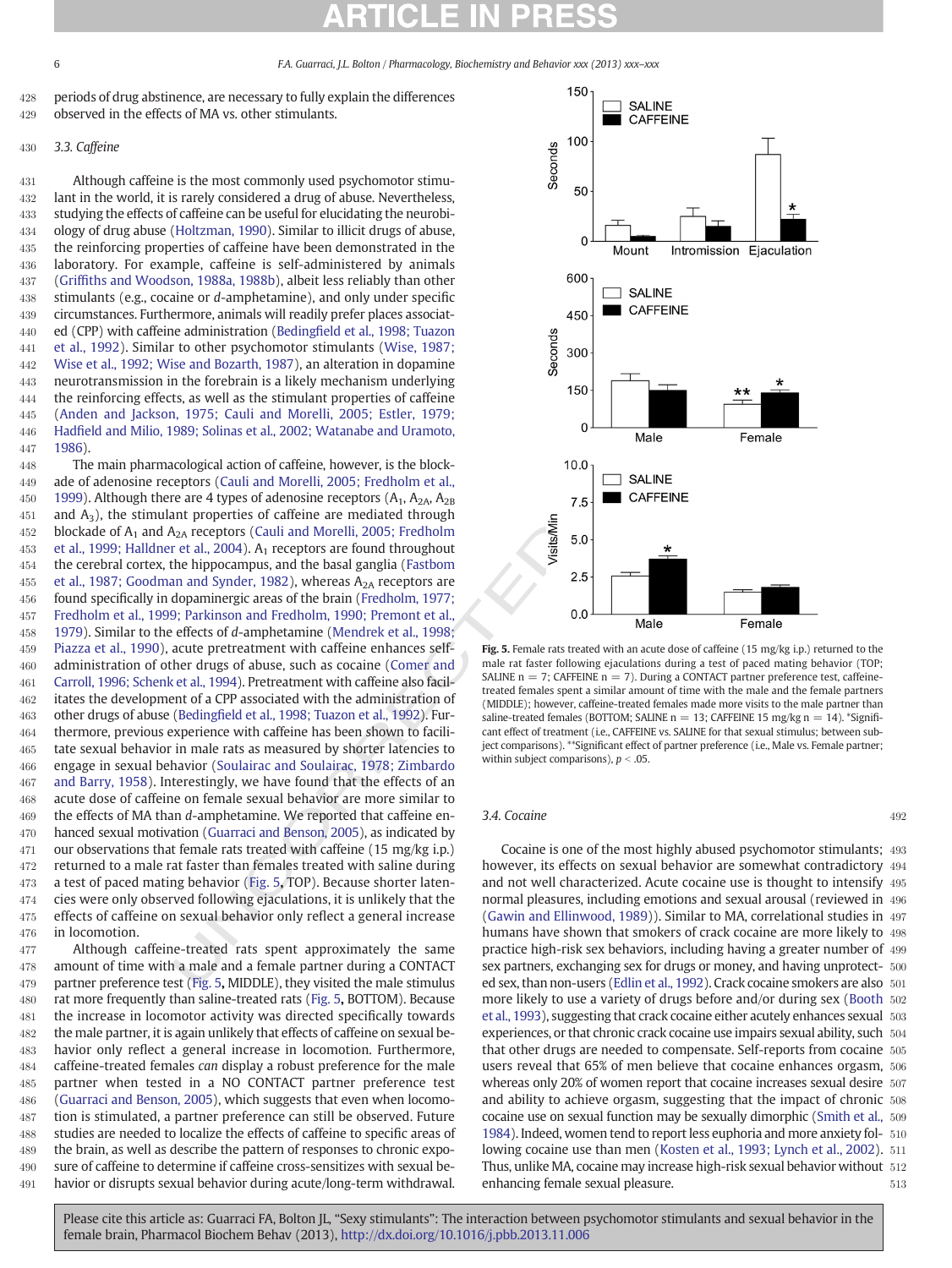units and murtinosissors per promes on yanke rats and severa murative describes are some and several methods of discussed signify the receptivity of male a spending that the set of the set of the set of the set of the set Unfortunately, our understanding of the interaction between co- caine and sexual motivation using animal models remains extremely limited at this point. To our knowledge, there are only two published studies that have examined the effects of cocaine on sexual behavior in female rats [\(Kohtz et al., 2010; Pfaus et al., 2010\)](#page-7-0). Kohtz and col- leagues used a paced mating paradigm, but only measured male sexual performance and female sexual receptivity (i.e., measuring only lordosis and no other components of sexual behavior, such as proceptive behav- ior) 30 min following a low (5 mg/kg), intermediate (10 mg/kg), or high (20 mg/kg) dose of cocaine [\(Kohtz et al., 2010\)](#page-7-0). These acute doses of cocaine caused sexual dysfunction in both sexes (although to a greater extent at low and intermediate vs. high doses), decreasing the number of mounts and intromissions performed by male rats and attenuating the lordosis response of female rats in estrus. However, par- adoxically, the high dose of cocaine increased slightly the receptivity of female rats in diestrus, who would otherwise have been completely non-receptive, suggesting that cocaine, like MA, may interact with gonadal hormones to influence sexual behavior. Indeed, Kohtz and colleagues measured the levels of progesterone and its metabolite, 5α-pregnan-3α-ol-20-one (3α,5α-THP), in the brain after the mating test and found that the low and intermediate doses of cocaine decreased 535 progesterone and  $3\alpha$ ,  $5\alpha$ -THP in the brains of estrus females, but the high dose increased progesterone in the brains of diestrus females [\(Kohtz et al., 2010\)](#page-7-0). Both progesterone and  $3\alpha, 5\alpha$ -THP are known to fa- cilitate lordosis behavior (Frye et al., 2009), so it is likely that the de-539 scribed changes in neuronal progesterone and  $3\alpha,5\alpha$ -THP contributed 540 to the cocaine-induced decrease in receptivity in estrus females and in- crease in receptivity in diestrus females, respectively. However, the high dose of cocaine also increased progesterone in the brains of estrus fe- males, and paradoxically, resulted in a slight decrease in lordosis behav- ior, suggesting that other factors may be involved at this high dose to induce disruptions in sexual behavior. The authors concluded that cocaine-induced changes in progesterone levels may partly explain the observed changes in female sexual behavior, but additional research is required to verify the causal nature of this interaction.

 The second study (Pfaus et al., 2010) also evaluated male sexual per- formance and female sexual receptivity 30 min following an acute dose of cocaine (10 mg/kg, 20 mg/kg, or 40 mg/kg). However, this study also assessed female proceptive behaviors (e.g., hops and darts). In male rats, acute administration of cocaine at the two highest doses in- creased the latency to mount and intromit, which agrees with the sexual dysfunction reported by Kohtz and colleagues. However, additional test- ing revealed that this effect disappears after a week of cocaine dosing at 4-day intervals, and that chronic cocaine actually facilitates ejaculation in male rats. Similar to the female sexual dysfunction described by Kohtz and colleagues, OVX female rats primed with estradiol alone displayed a dose-dependent decrease in both receptive and proceptive behaviors, with the highest dose (40 mg/kg) causing the greatest disruption of sexual behavior. In contrast, OVX female rats primed with estradiol and progesterone showed a slightly different pattern, in that lordosis was still impaired in a dose-dependent fashion, but proceptive behaviors were actually enhanced at the two lower doses (10 mg/kg and 20 mg/kg). Pfaus and colleagues concluded that these differences may be attributable to the interaction of cocaine-stimulated dopamine re- lease with progesterone signaling, which agrees with the findings of Kohtz et al. Unfortunately, no studies to our knowledge have confirmed this conclusion. Nevertheless, the sex differences observed thus far are consistent with human drug users reporting enhancement of orgasm in men and impairment of orgasm in women ([Smith et al., 1984](#page-8-0)). Inter- estingly, the increase in proceptive behaviors in female rats after acute cocaine administration, despite a decrease in receptivity, may offer in- sight into the phenomenon that cocaine can increase high-risk sexual behaviors in women despite its negative effects on sexual pleasure.

577 It is apparent that additional testing using the paradigms described 578 in this review is needed in order to separate positive effects from nega-579 tive effects in evaluating cocaine's effects on female sexual motivation. In addition, the interpretation of the changes in sexual behavior is com- 580 plicated by the fact that acute cocaine also increased locomotor behav- 581 ior at the time point used by both studies to assess mating behavior 582 [\(Kohtz et al., 2010\)](#page-7-0). Future studies should be conducted using the part- 583 ner preference paradigm in order to determine if the effects of cocaine 584 are due to an increase in locomotor activity directed towards or away 585 from a sexual stimulus (i.e., the male) or merely reflect an artifact of a 586 general increase in locomotion. Furthermore, the use of a greater variety 587 of behavioral measures of sexual motivation could reveal if proestrus fe- 588 males given cocaine actually find sex more aversive (e.g., as indicated by 589 an increase in the likelihood of leaving the male after sexual stimulation 590 and longer intervals between sexual contact with the male), as we ob- 591 served with acute d-amphetamine. Like d-amphetamine, it is possible 592 that cocaine would induce an aversion to all social contact (e.g., if the fe- 593 male rat spends less time with both the male and female stimulus ani- 594 mals) during a test of partner preference. In support of this possibility, 595 a recent study with female mandarin voles demonstrated that chronic 596 cocaine treatment leads to an increase in locomotor behavior but a de- 597 crease in social investigation and body contact with other female voles 598 (Wang et al., 2012). Nevertheless, unlike d-amphetamine, which ap- 599 pears to be anxiogenic, acute cocaine actually decreases the display of 600 anxiety-like behaviors (Kohtz et al., 2010), suggesting that the disrup- 601 tion of sexual motivation or social behavior by cocaine is due to a mech- 602 anism other than generalized anxiety.  $603$ 

In conclusion, future studies should characterize the neuroana- 604 tomical site of cocaine's interaction with sexual motivation via 605 targeted intracerebral infusions (e.g., mPOA, MePD). As Holder and 606 Mong localized the facilitative effects of MA and gonadal hormones 607 on female sexual behavior to plasticity in the medial amygdala 608 (Holder and Mong, 2010), it is possible that cocaine acts through a 609 related mechanism in its interaction with progesterone, but in the 610 opposite direction. Finally, future studies should also compare the ef- 611 fects of acute vs. chronic administration of cocaine, as we have dem- 612 onstrated that d-amphetamine and MA show divergent effects 613 depending on the extent of previous drug exposure. 614

In summary, acute low doses of caffeine and MA enhance sexual mo- 615 tivation, independent of increases in general locomotor activity, by in- 616 creasing reward and/or decreasing aversion. On the other hand, acute 617 administrations of d-amphetamine and cocaine interfere with sexual 618 motivation, likely via distinct mechanisms. By investigating the effects 619 of drugs infused directly into different brain areas, together with 620 assessing drug effects in a multitude of tests for sexual motivation, we 621 might be able to address the many unresolved issues. 622

# **4. Implications** 623

Although we continue to identify the neuroanatomical and neuro- 624 chemical systems that control female sexual motivation and how drugs 625 of abuse interact with these neurobiological systems, we should be cau- 626 tious when making the leap from the lab to the clinic. Animal models 627 cannot replace studies of human–drug interactions. When considering 628 the results from studies in animals to understand the effects of drugs 629 on human behavior, we must be careful to consider the methodological 630 issues that influence drug effects on sexual motivation. A few issues to 631 consider are: 1) previous drug exposure, 2) route of administration, 632 3) dose, and 4) timing. Given that these issues affect the results 633 from animal studies, it is likely that these issues affect the translation 634 of research from animal models to human application. 635

Research investigating the use of other licit (i.e., methylphenidate) 636 and illicit drugs (i.e., cannabinoids, MDMA) will also advance our under- 637 standing of the nexus of drug abuse and sexual behavior in females. Fu- 638 ture evaluation of the effects of prescription drugs like methylphenidate 639 in females is important, especially as the number of young girls pre- 640 scribed methylphenidate before/during puberty, as well as into adult- 641 hood, grows. An understanding of the relationship between gonadal 642 hormones, psychomotor stimulants and sexual behavior throughout 643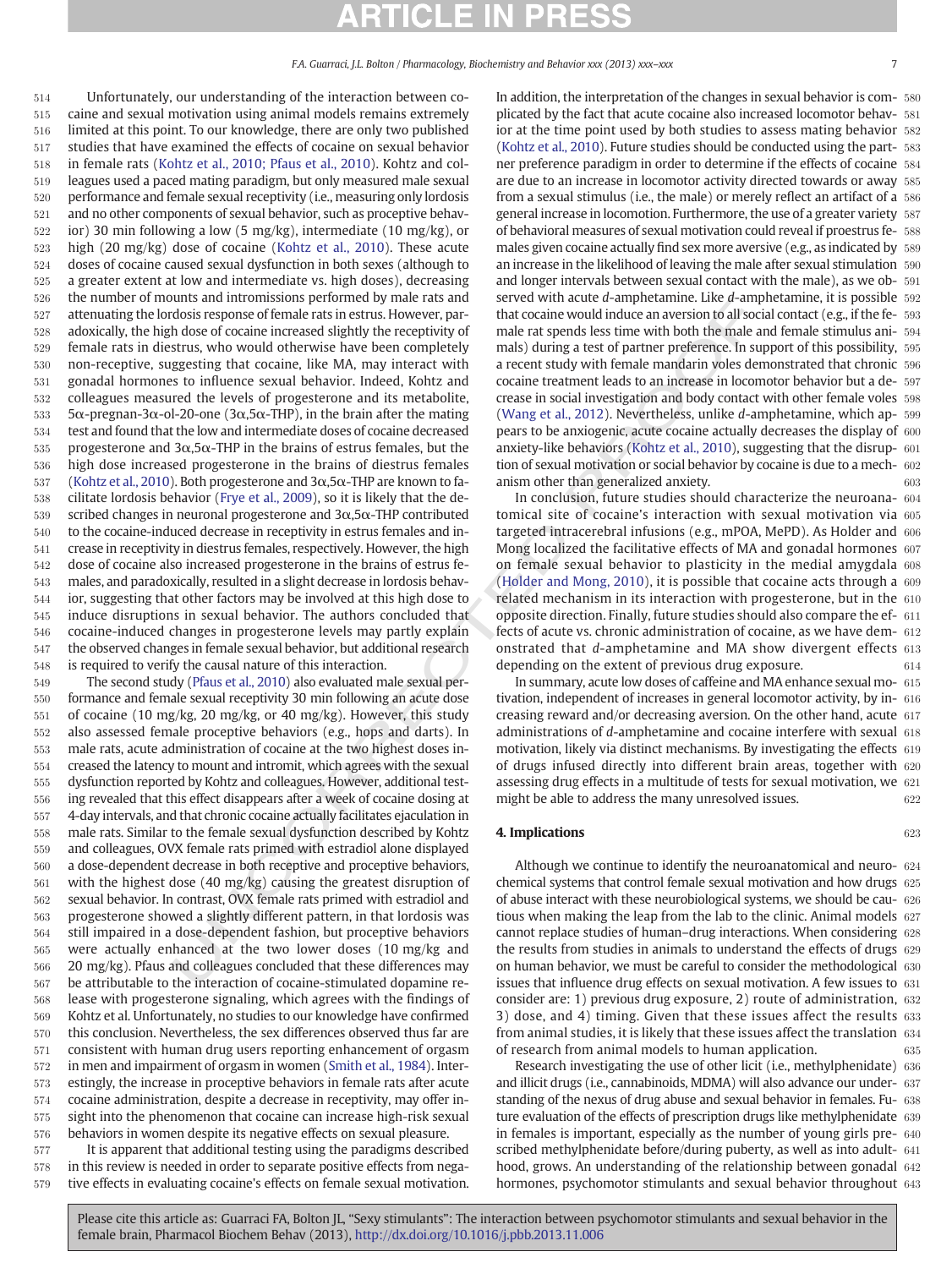<span id="page-7-0"></span>

- 644 the life cycle, including reproductive senescence, is important, especially 645 as men extend their sexual vitality with the help of pharmacotherapy 646 (i.e., sildenafil). The hope is that by understanding the motivational sys-647 tem that draws us to sex and drugs, we can develop treatments for those
	- 648 who "abuse the system".

# 649 References

- 650 Afonso VM, Mueller D, Stewart J, Pfaus JG. Amphetamine pretreatment facilitates appeti-<br>651 tive sexual behaviors in the female rat. Psychonharmacology (Berl) 2009;205:35–43
- 651 tive sexual behaviors in the female rat. Psychopharmacology (Berl) 2009;205:35–43. 652 Anden NE, Jackson DM. Locomotor activity stimulation in rats produced by dopamine in 653 the nucleus accumbens: potentiation by caffeine 1 Pharm Pharmacol 1975:27: the nucleus accumbens: potentiation by caffeine. J Pharm Pharmacol 1975;27:
- 654 666–70.<br>655 Angrist B G 655 Angrist B, Gershon S. Clinical effects of amphetamine and L-DOPA on sexuality and ag-<br>656 cression Compr Psychiatry 1976:17:715-22 656 gression. Compr Psychiatry 1976;17:715–22.
	- Avitsur R, Yirmiya R. The partner preference paradigm: a method to study sexual motiva-
- 658 tion and performance of female rats. Brain Res Protocol 1999;3:320–5. 659 Bakker J. Sexual differentiation of the neuroendocrine mechanisms regulating mate rec-<br>660 contition in mammals 1 Neuroendocrinol 2003:15:615-21
- 660 ognition in mammals. J Neuroendocrinol 2003;15:615–21. 661 Beach FA. Sexual attractivity, proceptivity, and receptivity in female mammals. Horm 662 Behav 1976:7:105-38 662 Behav 1976;7:105–38.
- 663 Becker JB. Sexual differentiation of motivation: a novel mechanism? Horm Behav 2009:55:646-54.
- 665 Bedingfield JB, King DA, Holloway FA. Cocaine and caffeine: conditioned place preference,
- 666 locomotor activity, and additivity. Pharmacol Biochem Behav 1998;61:291–6. Bell DS, Trethowan WH. Amphetamine addiction and disturbed sexuality. Arch Gen
- 668 Psychiatry 1961;4:74–8. 669 Blaustein JD, Erskine MS. Feminine sexual behavior: cellular integration of hormonal and afferent information in the rodent forebrain. New York, NY: Academic Press; 2002.
- 671 Booth RE, Watters JK, Chitwood DD. HIV risk-related sex behaviors among injection drug users, crack smokers, and injection drug users who smoke crack. Am J Public Health
- 673 1993;83:1144–8. 674 Brady KT, Randall CL. Gender differences in substance use disorders. Psychiatr Clin N Am 1999;22:241-52.
- 676 Calhoun JB. The ecology and sociology of the Norway rat. Bethesda: U.S. Depart. of Health, 677 Education and Welfare, Public Health Service; 1962.
- 678 Carlezon WAJ. Methods in molecular medicine. In: Pan ZZ, editor. Opioids research: 679 methods and protocols. Totowa, NJ: Humana Press Inc.; 2003. p. 243–9.
- 680 Castner SA, Xiao L, Becker JB. Sex differences in striatal dopamine: in vivo microdialysis 681 and behavioral studies. Brain Res 1993;610:127–34.
- Cauli O, Morelli M. Caffeine and the dopaminergic system. Behav Pharmacol 2005;16: 683<br>684
- Clark AS, Kelton MC, Guarraci FA, Clyons EQ. Hormonal status and test condition, but not 685 sexual experience, modulate partner preference in female rats. Horm Behav 2004;45: 686 314-23.<br>687 Comer SD. C
- 687 Comer SD, Carroll ME. Oral caffeine pretreatment produced modest increases in smoked 688 cocaine self-administration in rhesus monkeys. Psychopharmacology (Berl) 1996:126:281-5.
- 690 Coopersmith C, Erskine MS. Influence of paced mating and number of intromissions on fertility in the laboratory rat. I Reprod Fertil 1994:102:451-8. 691 **fertility in the laboratory rat. J Reprod Fertil 1994;102:451-8.**<br>692 Dringenberg HC, Wightman M. Beninger RI. The effects of amphe
- 692 Dringenberg HC, Wightman M, Beninger RJ. The effects of amphetamine and raclopride 693 on food transport: possible relation to defensive behavior in rats. Behav Pharmacol 694 2000;11:447-54.<br>695 Edlin BR. Irwin KL. Lu
- Edlin BR, Irwin KL, Ludwig DD, McCoy HV, Serrano Y, Word C, et al. High-risk sex behavior 696 among young street-recruited crack cocaine smokers in three American cities: an in-697 terim report. The Multicenter Crack Cocaine and HIV Infection study team. J Psycho-<br>698 active Drugs 1992:24:363-71 active Drugs 1992;24:363-71.
- 699 Erskine MS. Solicitation behavior in the estrous female rat: a review. Horm Behav 700 1989;23:473-502.<br>701 Estler CI. Influence of
- 701 Estler CJ. Influence of pimozide on the locomotor hyperactivity produced by caffeine. J 702 Pharm Pharmacol 1979;31:126–7.
- Evans JL, Hahn JA, Page-Shafer K, Lum PJ, Stein ES, Davidson PJ, et al. Gender differences in 704 sexual and injection risk behavior among active young injection drug users in San Francisco (the UFO study). J Urban Health: Bull N Y Acad Med 2003;80:137-46.
- 706 Evans SM, Haney M, Foltin RW. The effects of smoked cocaine during the follicular and lu-707 teal phases of the menstrual cycle in women. Psychopharmacology (Berl) 2002;159: 708 397–406.
- 709 Fastbom J, Pazos A, Palacios JM. The distribution of adenosine A1 receptors and 5′-nucleotidase<br>710 in the brain of some commonly used experimental animals. Neuroscience 1987:22: in the brain of some commonly used experimental animals. Neuroscience 1987;22: 711 813–26.
- 712 Ferreira-Nuño A, Morales-Otal A, Paredes RG, Velazquez-Moctezuma J. Sexual behavior of female rats in a multiple-partner preference test. Horm Behav 2005;47:290-6.
- 714 Fiorino DF, Phillips AG. Facilitation of sexual behavior in male rats following 715 d-amphetamine-induced behavioral sensitization. Psychopharmacology 1999;142:200–8.
- 716 Fleckenstein AE, Gibb JW, Hanson GR. Differential effects of stimulants on monoaminergic 717 transporters: pharmacological consequences and implications for neurotoxicity. Eur J 718 Pharmacol 2000;406:1–13.
- 719 Ford B, Bolton J, Winland C, Oakley BJ, Jampana S, Spencer T, et al. Methamphetamine en-
- 720 hances sexual motivation in female rats. Chicago: Society for Neuroscience; 2009. Fredholm BB. Activation of adenylate cyclase from rat striatum and tuberculum 722 olfactorium by adenosine. Med Biol 1977;55:262–7.
- 723 Fredholm BB, Battig K, Holmen J, Nehlig A, Zvartau EE. Actions of caffeine in the brain with 724 special reference to factors that contribute to its widespread use. Pharmacol Rev 1999;51:83-133.

| ig reproductive senescence, is important, especially                                                                              | Frye CA, Paris JJ, Rhodes ME. Increasing 3alpha,5alpha-THP following inhibition of 726                                                                                                     |     |
|-----------------------------------------------------------------------------------------------------------------------------------|--------------------------------------------------------------------------------------------------------------------------------------------------------------------------------------------|-----|
| sexual vitality with the help of pharmacotherapy                                                                                  | neurosteroid biosynthesis in the ventral tegmental area reinstates anti-anxiety, so- 727<br>cial, and sexual behavior of naturally receptive rats. Reproduction 2009;137:119-28. 728       |     |
| ope is that by understanding the motivational sys-                                                                                | Fukui R, Svenningsson P, Matsuishi T, Higashi H, Nairn A, Greengard P, et al. Effect of 729                                                                                                |     |
| sex and drugs, we can develop treatments for those                                                                                | methylphenidate on dopamine/DARPP signalling in adult, but not young mice. J 730<br>Neurochem 2003;87:1391-401.                                                                            | 731 |
| :m".                                                                                                                              | Gawin FH, Ellinwood Jr EH. Cocaine dependence. Annu Rev Med 1989;40:149–61.                                                                                                                | 732 |
|                                                                                                                                   | Goodman RR, Synder SH. Autoradiographic localization of adenosine receptors in rat 733                                                                                                     |     |
|                                                                                                                                   | brain using [ <sup>3</sup> H]cyclohexyladenosine. J Neurosci 1982;2:1230-41.                                                                                                               | 734 |
|                                                                                                                                   | Goudie AJ. Aversive stimulus properties of drugs. Neuropharmacology 1979;18:971–9.                                                                                                         | 735 |
| wart J, Pfaus JG. Amphetamine pretreatment facilitates appeti-<br>in the female rat. Psychopharmacology (Berl) 2009;205:35–43.    | Goudie AJ, Thornton EW. Effects of drug experience on drug induced conditioned taste 736<br>aversions: studies with amphetamine and fenfluramine. Psychopharmacologia 737                  |     |
| ocomotor activity stimulation in rats produced by dopamine in                                                                     | 1975;44:77-82.                                                                                                                                                                             | 738 |
| ens: potentiation by caffeine. J Pharm Pharmacol 1975;27:                                                                         | Griffiths RR, Woodson PP. Caffeine physical dependence: a review of human and laboratory 739                                                                                               |     |
|                                                                                                                                   | animal studies. Psychopharmacology (Berl) 1988a;94:437-51.                                                                                                                                 | 740 |
| ical effects of amphetamine and L-DOPA on sexuality and ag-                                                                       | Griffiths RR, Woodson PP. Reinforcing properties of caffeine: studies in humans and 741                                                                                                    |     |
| niatry 1976;17:715–22.<br>) artner preference paradigm: a method to study sexual motiva-                                          | laboratory animals. Pharmacol Biochem Behav 1988b;29:419-27.<br>Guarraci FA, Benson A. "Coffee, tea and me": moderate doses of caffeine affect sexual 743                                  | 742 |
| of female rats. Brain Res Protocol 1999;3:320-5.                                                                                  | behavior in female rats. Pharmacol Biochem Behav 2005;82:522-30.                                                                                                                           | 744 |
| ation of the neuroendocrine mechanisms regulating mate rec-                                                                       | Guarraci FA, Clark AS. Amphetamine modulation of paced mating behavior. Pharmacol 745                                                                                                      |     |
| J Neuroendocrinol 2003;15:615-21.                                                                                                 | Biochem Behav 2003;76:505-15.                                                                                                                                                              | 746 |
| vity, proceptivity, and receptivity in female mammals. Horm                                                                       | Guarraci FA, Clark AS. Ibotenic acid lesions of the medial preoptic area disrupt the expres- 747<br>sion of partner preference in sexually receptive female rats. Brain Res 2006;1076: 748 |     |
| ntiation of motivation: a novel mechanism? Horm Behav:                                                                            | $163 - 70.$                                                                                                                                                                                | 749 |
|                                                                                                                                   | Guarraci FA, Frohardt RJ, Hines D, Navaira E, Smith J, Wampler L. Intracranial infusions of 750                                                                                            |     |
| olloway FA. Cocaine and caffeine: conditioned place preference,                                                                   | amphetamine into the medial preoptic area but not the nucleus accumbens affect 751                                                                                                         |     |
| d additivity. Pharmacol Biochem Behav 1998;61:291–6.                                                                              | paced mating behavior in female rats. Pharmacol Biochem Behav 2008;89:253-62.                                                                                                              | 752 |
| Amphetamine addiction and disturbed sexuality. Arch Gen<br>-8.                                                                    | Guarraci FA, Megroz AB, Clark AS. Paced mating behavior in the female rat following lesions 753<br>of three regions responsive to vaginocervical stimulation. Brain Res 2004;999:40–52.    | 754 |
| Feminine sexual behavior: cellular integration of hormonal and                                                                    | Hadfield MG, Milio C. Caffeine and regional brain monoamine utilization in mice. Life Sci 755                                                                                              |     |
| n the rodent forebrain. New York, NY: Academic Press; 2002.                                                                       | 1989;45:2637-44.                                                                                                                                                                           | 756 |
| wood DD. HIV risk-related sex behaviors among injection drug                                                                      | Halldner L, Aden U, Dahlberg V, Johansson B, Ledent C, Fredholm BB. The adenosine A1 757                                                                                                   |     |
| and injection drug users who smoke crack. Am J Public Health                                                                      | receptor contributes to the stimulatory, but not the inhibitory effect of caffeine on lo- 758<br>comotion: a study in mice lacking adenosine A1 and/or A2A receptors. Neurophar- 759       |     |
| der differences in substance use disorders. Psychiatr Clin N Am                                                                   | macology 2004;46:1008-17.                                                                                                                                                                  | 760 |
|                                                                                                                                   | Holder MK, Hadjimarkou MM, Zup SL, Blutstein T, Benham RS, McCarthy MM, et al. 761                                                                                                         |     |
| nd sociology of the Norway rat. Bethesda: U.S. Depart. of Health,                                                                 | Methamphetamine facilitates female sexual behavior and enhances neuronal ac- 762                                                                                                           |     |
| e, Public Health Service; 1962.                                                                                                   | tivation in the medial amygdala and ventromedial nucleus of the hypothalamus. 763                                                                                                          |     |
| in molecular medicine. In: Pan ZZ, editor. Opioids research:<br>ls. Totowa, NJ: Humana Press Inc.; 2003. p. 243–9.                | Psychoneuroendocrinology 2010;35:197-208.<br>Holder MK, Mong JA. Methamphetamine enhances paced mating behaviors and 765                                                                   | 764 |
| 'JB. Sex differences in striatal dopamine: in vivo microdialysis                                                                  | neuroplasticity in the medial amygdala of female rats. Horm Behav 2010;58:519–25. 766                                                                                                      |     |
| s. Brain Res 1993;610:127–34.                                                                                                     | Holtzman SG. Caffeine as a model drug of abuse. Trends Pharmacol Sci 1990;11:355–6.                                                                                                        | 767 |
| ne and the dopaminergic system. Behav Pharmacol 2005;16:                                                                          | Jackson LR, Robinson TE, Becker JB. Sex differences and hormonal influences on acquisi- 768                                                                                                |     |
|                                                                                                                                   | tion of cocaine self-administration in rats. Neuropsychopharmacology 2006;31: 769<br>129-38.                                                                                               |     |
| raci FA, Clyons EQ. Hormonal status and test condition, but not<br>dulate partner preference in female rats. Horm Behav 2004;45:  | Jenkins WJ, Becker JB. Role of the striatum and nucleus accumbens in paced copulatory 771                                                                                                  | 770 |
|                                                                                                                                   | behavior in the female rat. Behav Brain Res 2001;121:119-28.                                                                                                                               | 772 |
| Il caffeine pretreatment produced modest increases in smoked                                                                      | Jenkins WJ, Becker JB. Dynamic increases in dopamine during paced copulation in the fe-773                                                                                                 |     |
| stration in rhesus monkeys. Psychopharmacology (Berl)                                                                             | male rat. Eur J Neurosci 2003a;18:1997-2001.                                                                                                                                               | 774 |
| IS. Influence of paced mating and number of intromissions on                                                                      | Jenkins WJ, Becker JB. Female rats develop conditioned place preferences for sex at their 775<br>preferred interval. Horm Behav 2003b;43:503-7.                                            | 776 |
| ory rat. J Reprod Fertil 1994;102:451–8.                                                                                          | Justice AJ, de Wit H. Acute effects of d-amphetamine during the follicular and luteal 777                                                                                                  |     |
| an M, Beninger RJ. The effects of amphetamine and raclopride                                                                      | phases of the menstrual cycle in women. Psychopharmacology (Berl) 1999;145: 778                                                                                                            |     |
| ssible relation to defensive behavior in rats. Behav Pharmacol                                                                    | $67 - 75.$                                                                                                                                                                                 | 779 |
| DD, McCoy HV, Serrano Y, Word C, et al. High-risk sex behavior                                                                    | Kelley AE, Berridge KC. The neuroscience of natural rewards: relevance to addictive drugs. 780<br>J Neurosci 2002;22:3306–11.                                                              | 781 |
| ecruited crack cocaine smokers in three American cities: an in-                                                                   | Kohtz AS, Paris JJ, Frye CA. Low doses of cocaine decrease, and high doses increase, 782                                                                                                   |     |
| ticenter Crack Cocaine and HIV Infection study team. J Psycho-                                                                    | anxiety-like behavior and brain progestogen levels among intact rats. Horm Behav 783                                                                                                       |     |
| :363–71.                                                                                                                          | 2010;57:474-80.                                                                                                                                                                            | 784 |
| behavior in the estrous female rat: a review. Horm Behav                                                                          | Kosten TA, Gawin FH, Kosten TR, Rounsaville BJ. Gender differences in cocaine use and 785<br>treatment response. J Subst Abus Treat 1993;10:63-6.                                          | 786 |
| tozide on the locomotor hyperactivity produced by caffeine. J                                                                     | Kunin D, Gaskin S, Borjas MB, Smith BR, Amit Z. Differences in locomotor response to an 787                                                                                                |     |
| 79;31:126–7.                                                                                                                      | inescapable novel environment predict sensitivity to aversive effects of amphet-788                                                                                                        |     |
| afer K, Lum PJ, Stein ES, Davidson PJ, et al. Gender differences in                                                               | amine. Behav Pharmacol 2001;12:61-7.                                                                                                                                                       | 789 |
| risk behavior among active young injection drug users in San<br>udy). J Urban Health: Bull N Y Acad Med 2003;80:137–46.           | Leavitt FI. Drug-induced modifications in sexual behavior and open field locomotion of 790<br>male rats. Physiol Behav 1969;4:677-83.                                                      | 791 |
| RW. The effects of smoked cocaine during the follicular and lu-                                                                   | Lorvick J, Martinez A, Gee L, Kral AH. Sexual and injection risk among women who inject 792                                                                                                |     |
| nstrual cycle in women. Psychopharmacology (Berl) 2002;159:                                                                       | methamphetamine in San Francisco. J Urban Health 2006;83:497-505.                                                                                                                          | 793 |
|                                                                                                                                   | Lovell JL, Diehl A, Joyce E, Cohn J, Lopez J, Guarraci FA. "Some guys have all the luck": mate 794                                                                                         |     |
| JM. The distribution of adenosine A1 receptors and 5'-nucleotidase                                                                | preference influences paced-mating behavior in female rats. Physiol Behav 2007;90: 795                                                                                                     |     |
| commonly used experimental animals. Neuroscience 1987;22:                                                                         | 537–44.<br>Lynch WJ, Roth ME, Carroll ME. Biological basis of sex differences in drug abuse: preclin- 797                                                                                  | 796 |
| Otal A, Paredes RG, Velazquez-Moctezuma J. Sexual behavior of                                                                     | ical and clinical studies. Psychopharmacology (Berl) 2002;164:121-37.                                                                                                                      | 798 |
| ple-partner preference test. Horm Behav 2005;47:290–6.                                                                            | McGregor C, Srisurapanont M, Jittiwutikarn J, Laobhripatr S, Wongtan T, White JM. The 799                                                                                                  |     |
| . Facilitation of sexual behavior in male rats following                                                                          | nature, time course and severity of methamphetamine withdrawal. Addiction 800                                                                                                              |     |
| ed behavioral sensitization. Psychopharmacology 1999;142:200–8.<br>Hanson GR. Differential effects of stimulants on monoaminergic | 2005;100:1320-9.<br>Meerts SH, Clark AS. Female rats exhibit a conditioned place preference for nonpaced 802                                                                               | 801 |
| cological consequences and implications for neurotoxicity. Eur J                                                                  | mating. Horm Behav 2007;51:89-94.                                                                                                                                                          | 803 |
| 1-13.                                                                                                                             | Meerts SH, Clark AS. Artificial vaginocervical stimulation induces a conditioned place 804                                                                                                 |     |
| CONCRUPT COMPANY COMPANY CONTROL COMPANY CONTRACTOR                                                                               | preference in female rats. Horm Rehay 2009:55:128-32                                                                                                                                       | 805 |

- preference in female rats. Horm Behav 2009;55:128–32. 805 Mendrek A, Blaha CD, Phillips AG. Pre-exposure of rats to amphetamine sensitizes 806 self-administration of this drug under a progressive ratio schedule. Psychopharma- 807
- cology 1998;135:416–22. 808 Michanek A, Meyerson BJ. A comparative study of different amphetamines on copulatory 809 behavior and stereotype activity in the female rat. Psychopharmacology 1977;53: 810 175–83. 811